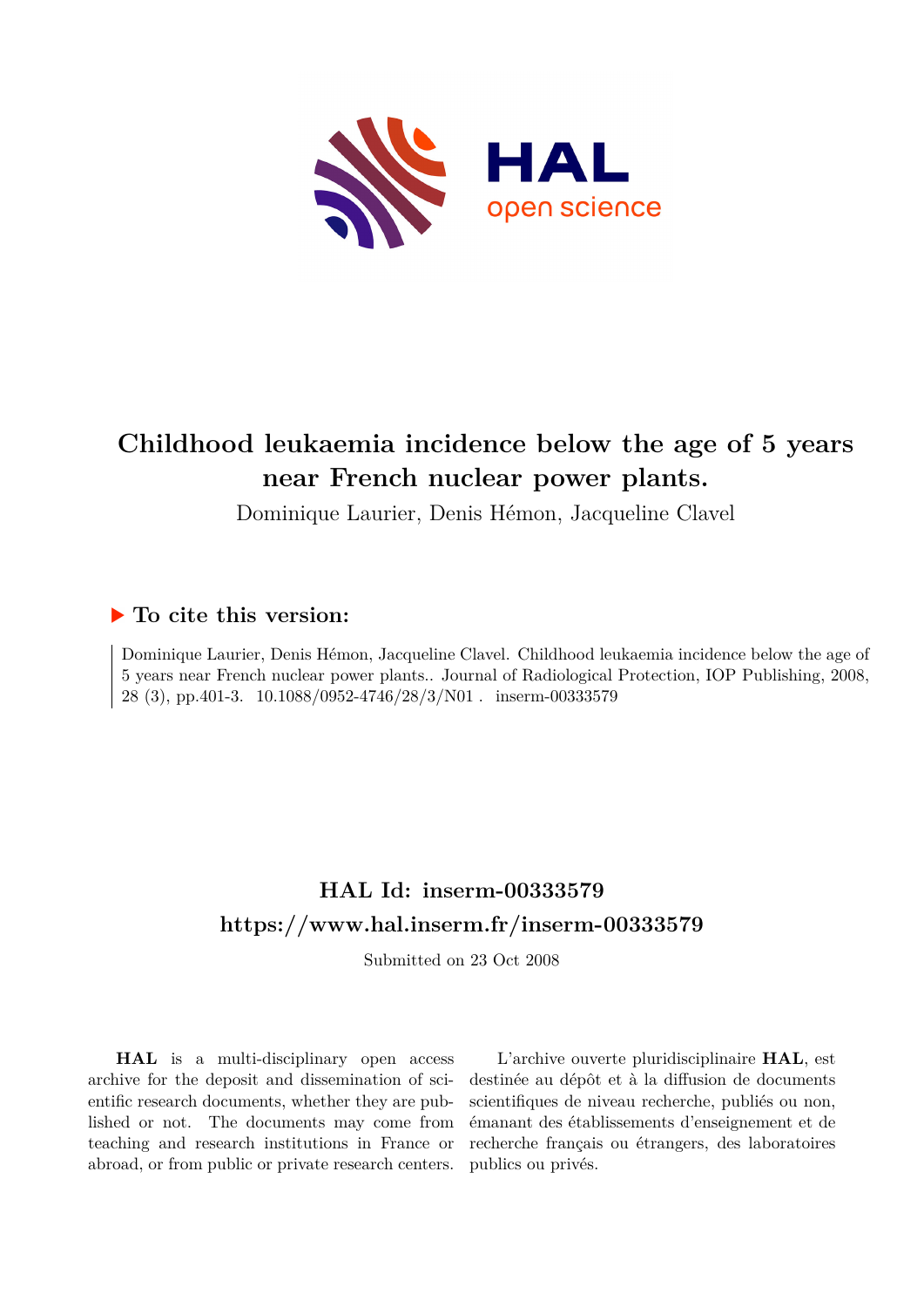## *Childhood leukaemia incidence below the age of 5 years near French nuclear power plants*

 $L$ aurier Dominique  $1$   $^*$  , Hémon Denis  $^2$  , Clavel Jacqueline  $^2$ 

<sup>1</sup> DRPH/SRBE, Radiobiologie et épidémiologie IRSN, BP 17, 92262 Fontenay aux Roses cedex, FR

<sup>2</sup> Epidémiologie environnementale des cancers INSERM : U754, INSERM : IFR69, Université Paris Sud - Paris XI, 16, Avenue Paul *Vaillant-Couturier 94807 VILLEJUIF CEDEX,FR*

\* Correspondence should be adressed to: Dominique Laurier <Dominique.laurier@irsn.fr>

#### **Abstract**

**A recent study indicated an excess risk of leukaemia among children under the age of 5 years living in the vicinity of nuclear power plants in Germany. We present herein results about the incidence of childhood leukaemia in the vicinity of nuclear power plants in** France for the same age range. These results don't indicate an excess risk of leukaemia in young children living near French nuclear **power plants. Results currently available in France do not corroborate the observation of the German study.**

**MESH Keywords** Child, Preschool ; France ; epidemiology ; Humans ; Incidence ; Infant ; Infant, Newborn ; Leukemia, Radiation-Induced ; epidemiology ; Power Plants

### **Introduction**

Kaatsch and colleagues recently published the results of a case-control study of leukaemia incidence among children under the age of 5 years living in the vicinity of nuclear power plants (NPP) in western Germany (Kaatsch et al, 2008). The authors considered 593 leukaemia cases included in the German childhood cancer registry as living at diagnosis near one of the 16 NPPs in western Germany during the period 1980–2003. Their results showed a statistically significant increase in risk for all leukaemias (odds ratio, OR, of 2.19 with a lower 95% confidence limit, CL, of 1.51) and for acute lymphoblastic leukaemia (ALL) (OR of 1.98 with a lower 95% CL of 1.33) within 5 km of a NPP, and a statistically significant decrease in risk with increasing distance from a NPP. These results raised, once again, the question of childhood leukaemia risks around nuclear sites. Many results are already available since the mid 80's, and a review of the epidemiological literature indicates, globally, no excess risk in the vicinity of nuclear facilities among children (age 0-14 years) or children and young adults (age 0-24 years) (IRSN, 2008). Nevertheless, many fewer results are available specifically for the age range 0 to 4 years.

In the United Kingdom, a national study analyzed leukaemia risk near all nuclear facilities (COMARE, 2005). It considered close to 3000 cases diagnosed below age 15 years within a distance of 25 km of 28 nuclear sites over the period 1969 93. It indicated no general – excess. In addition, a specific analysis of myeloid leukaemia below age 5 years indicated also no general excess. However, this study provided no direct comparison of results with those from the German study for the 0-4 year age group. An updated analysis, focusing on leukaemia incidence below the age of 5 years near British NPPs is under publication (Bithell, 2008).

In France, we conducted a study of leukaemia risk near nuclear facilities in the framework of a collaborative project between the INSERM and the IRSN (White-Koning et al. 2004). This study considered all cases aged less than 15 years, included in the national registry of childhood leukaemia as being diagnosed between 1990 and 1998 while resident within a distance of 20 km of 29 nuclear sites located all over France. Expected cases were calculated using national incidence rates as a reference. This study included a total of 670 observed cases. It showed no excess of childhood leukaemia generally near nuclear sites, and no decrease of risk with increasing distance from the sites. A similar conclusion was obtained for children below the age of 5 years. However, the published article provided no results that could be directly compared to those obtained by the German study of NPPs.

#### **Additional French results**

Results from intermediate analyses performed at the time of the French study of White-Koning et al. (2004), but not included in the final publication, allow a direct comparison with the results of the German study of Kaatsch et al. (2008). The analyses focus on leukaemia incidence among children aged 0 to 4 years living near one of the 19 NPPs in France between 1990 and 1998. The table below presents the distribution of risk according to the distance from the NPPs.

### **Conclusion**

These additional French results provide the basis for a direct comparison with those recently published from Germany. In contrast to what has been observed in Germany, the French results currently available provide no suggestion of an excess leukaemia risk near NPPs in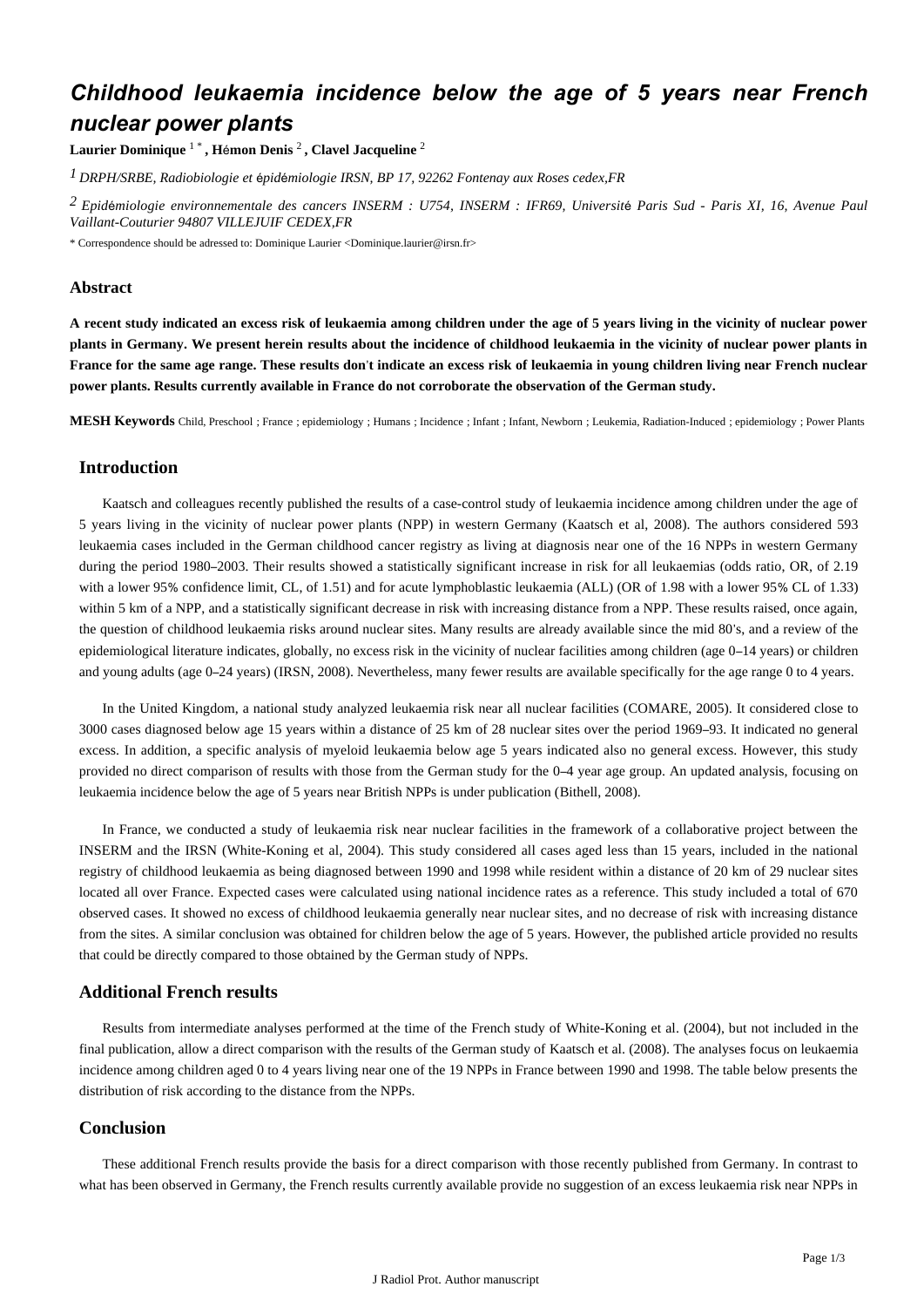the specific age range 0 to 4 years old. However, these findings are based on small numbers of cases, so that confidence intervals for observed to expected case ratios are wide. Nevertheless, these results effectively rule out an increased risk of leukaemia in young children living near French NPPs that is greater than two.

#### **References:**

- Bithell J Childhood Leukemia near British nuclear installations: methodological issues and recent results. Rad Prot Dosim. 2008;
- Committee on Medical Aspects of Radiation in the Environment The incidence of childhood cancer around nuclear installations in Great Britain. Health Protection Agency; United Kingdom, London 2005;
- Kaatsch P , Spix C , Schulze-Rath R , Schmiedel S , Blettner M Leukaemia in young children living in the vicinity of German nuclear power plants. Int J cancer. 2008; 12 2: 721- 726
- · IRSN Les études épidémiologiques des leucémies autour des installations nucléaires chez l'enfant et le jeune adulte : Revue critique. Institut de Radioprotection et de Sûreté; Nucléaire; Fontenay-aux-Roses 2008;
- White-Koning ML, Hémon D, Laurier D, Tirmarche M, Jougla E, Goubin A, Clavel C Incidence of childhood leukaemia in the vicinity of nuclear sites in France, 1990-1998. Br J Cancer. 2004; 91: 916- 922